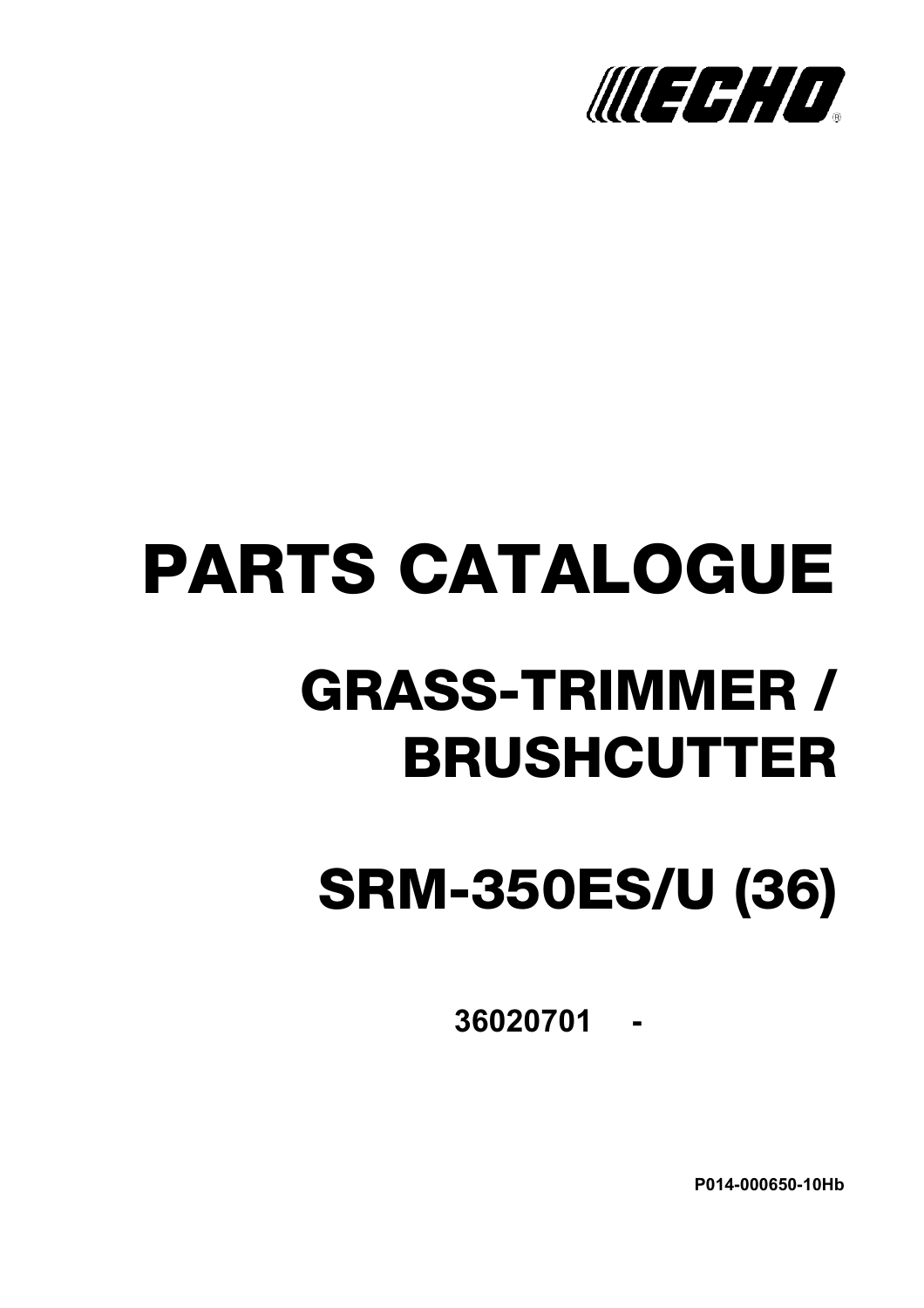#### 1. CYLINDER, CRANKCASE, PISTON



|    |           | KEY LV PART NUMBER Q'TY DESCRIPTION |                |                            | <b>REMARKS</b>      | NOTE <sub>1</sub> | NOTE <sub>2</sub> |
|----|-----------|-------------------------------------|----------------|----------------------------|---------------------|-------------------|-------------------|
|    |           |                                     |                |                            | ECHO+SRM-           |                   |                   |
| 1  |           | X547-000990                         | 1              | LABEL, ECHO                | 350ES               |                   |                   |
| 2  |           | A160-000391                         |                | COVER, CYLINDER            |                     |                   |                   |
| 3  |           | 91121-05012                         | $\overline{2}$ | <b>BOLT, FLANGE</b>        | 10.9 SILVER         |                   |                   |
| 4  |           | A130-000601                         | 1              | <b>CYLINDER</b>            |                     |                   |                   |
| 5  |           | 900162-05020                        | 4              | BOLT, H.S. 5*20            | 5*20 W,SW           |                   |                   |
| 6  |           | 101010-55430                        | 1              | <b>GASKET, CYL. BASE</b>   |                     |                   |                   |
| 7  |           | P021-007410                         | 1              | <b>PISTON KIT</b>          |                     |                   |                   |
| 8  | $\ddot{}$ | 100011-42230                        | 2              | RING, PISTON               |                     |                   |                   |
| 9  | $\ddot{}$ | 100013-27430                        | 1              | PIN. PISTON                |                     |                   |                   |
| 10 | $+$       | 100015-03931                        | $\overline{2}$ | <b>CIRCLIP, PISTON PIN</b> |                     |                   |                   |
| 11 | $\ddot{}$ | 100012-16131                        | 1              | <b>BEARING, NEEDLE</b>     |                     |                   |                   |
| 12 | +         | 100014-53630                        | $\overline{c}$ | <b>SPACER, PISTON PIN</b>  |                     |                   |                   |
| 13 |           | A011-000550                         | 1              | CRANKSHAFT, ASY            |                     |                   |                   |
| 14 |           | 100204-55430                        | 1              | <b>CRANKCASE KIT</b>       |                     |                   |                   |
| 15 | $+$       | 100213-05530                        | $\overline{2}$ | <b>OILSEAL</b>             | <b>ISCD 12 22 7</b> |                   |                   |
| 16 | $+$       | 94035-36201                         | $\overline{2}$ | <b>BEARING BALL</b>        | 6201X3JR2C3         |                   |                   |
| 17 | $\ddot{}$ | 100242-55430                        | 1              | GASKET, CRANKCASE          |                     |                   |                   |
| 20 | $+$       | 900162-05030                        | 4              | BOLT, H.S. 5*30            | 5*30 W.SW           |                   |                   |
| 21 | $+$       | 100215-03930                        | 4              | PIN, DOWEL                 |                     |                   |                   |
| 22 |           | A172-000540                         | 1              | COVER, FAN                 |                     |                   |                   |
| 23 |           | 91118-05020                         | 4              | <b>BOLT</b>                | CM-5*20             |                   |                   |
| 24 |           | 175005-49930                        | 1              | DRUM, CLUTCH               |                     |                   |                   |
| 25 |           | 900702-00028                        | 1              | CIRCLIP <sub>28</sub>      | <b>CR-28</b>        |                   |                   |
| 26 |           | 900807-06001                        | $\overline{2}$ | BEARING, BALL 6001         | 6001V(LB)           |                   |                   |
| 27 |           | 900701-00012                        | 1              | CIRCLIP 12                 | CS-12               |                   |                   |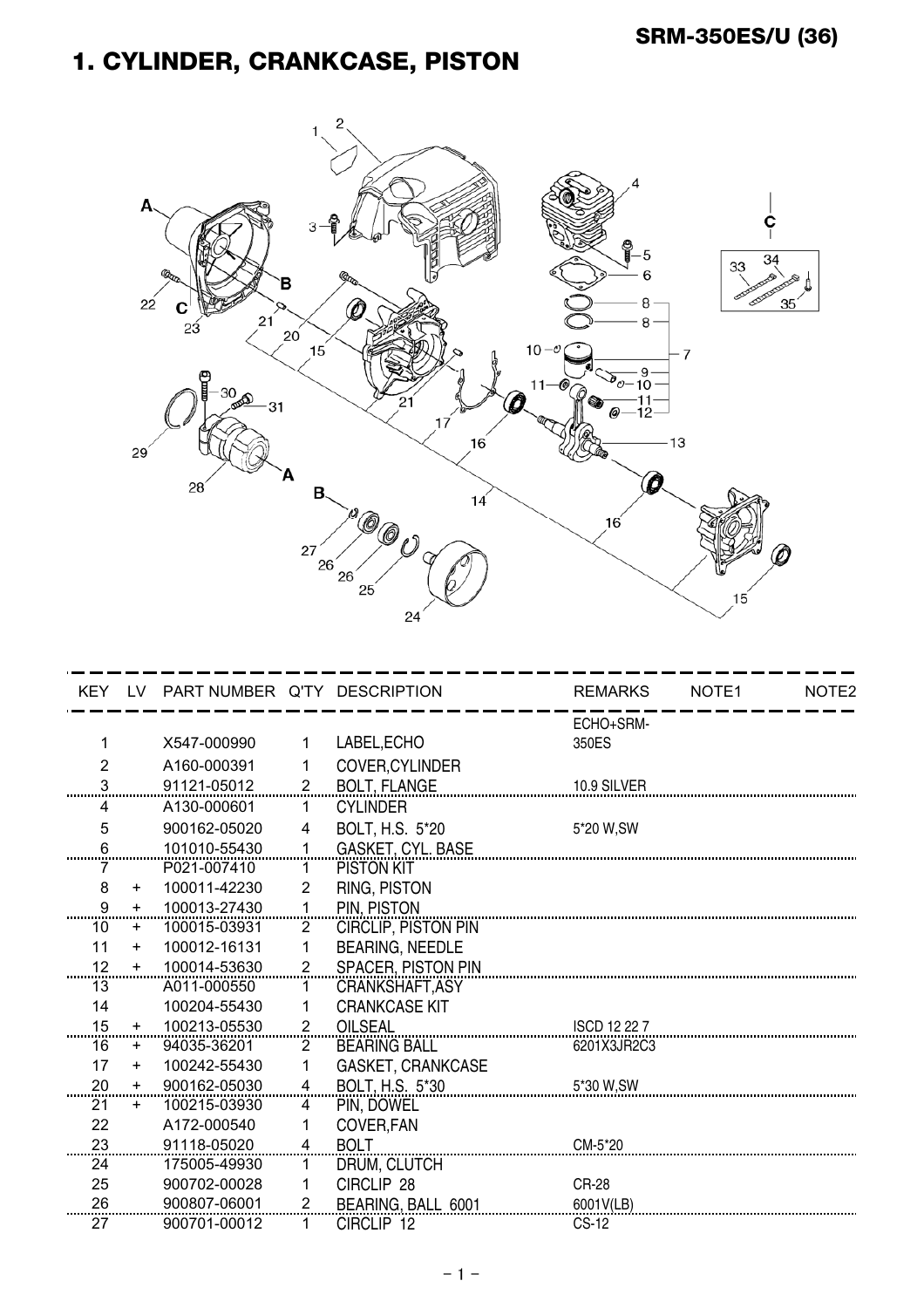#### 1. CYLINDER, CRANKCASE, PISTON



| KFY | PART NUMBER Q'TY | <b>DESCRIPTION</b>  | <b>REMARKS</b>   | NOTE <sub>1</sub> | NOTE <sub>2</sub> |
|-----|------------------|---------------------|------------------|-------------------|-------------------|
| 28  | V420-000420      | <b>CUSHION</b>      |                  |                   |                   |
| 29  | 900702-00045     | RING, RETAINING(IN) | CR-45            |                   |                   |
| 30  | 91118-05028      | <b>BOLT</b>         | CM-5*28          |                   |                   |
| 31  | 91118-05012      | <b>BOLT</b>         | CM-5*12          |                   |                   |
| 33  | 178121-43230     | <b>BAND</b>         | <b>CV-150 BL</b> |                   |                   |
| 34  | V495-000760      | <b>BAND</b>         | CV-250A          |                   |                   |
| 35  | 302013-10910     | <b>RIVFT</b>        |                  |                   |                   |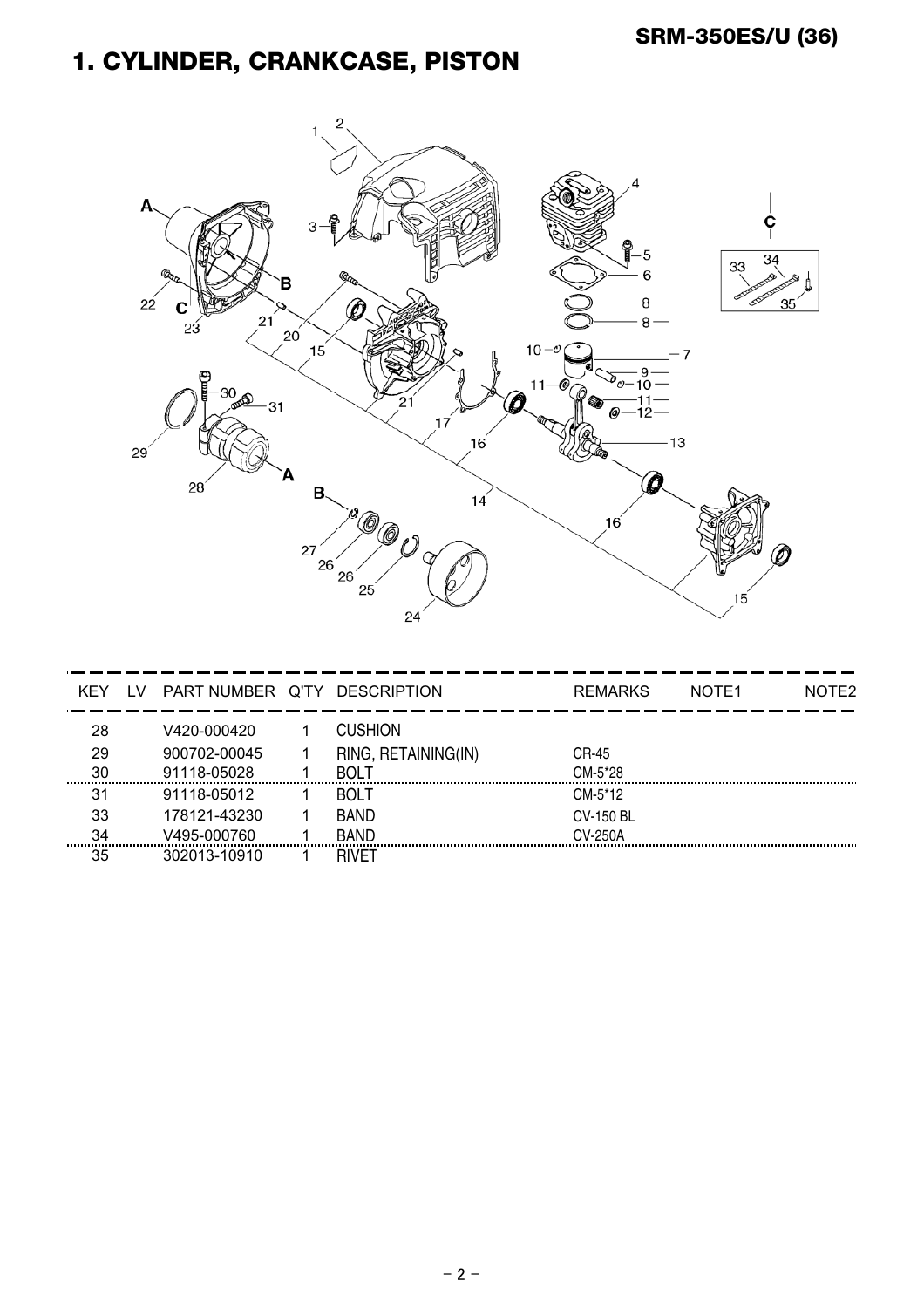#### 2. STARTER, MAGNETO, CLUTCH



| KEY LV   |            | PART NUMBER Q'TY DESCRIPTION |                |                            | <b>REMARKS</b>  | NOTE <sub>1</sub> | NOTE <sub>2</sub> |
|----------|------------|------------------------------|----------------|----------------------------|-----------------|-------------------|-------------------|
|          |            | A427-000000                  |                | <b>CAP, SPARK PLUG</b>     |                 |                   |                   |
| 2        |            | A426-000000                  |                | TERMINAL, SPARKPLUG        |                 |                   |                   |
| 3        |            | 159010-10230                 | 1              | PLUG, SPARK (BPMR-7A       | BPMR-7A         |                   |                   |
| 4        |            | 437412-16430                 | 1              | <b>TUBE, PROTECTOR</b>     |                 |                   |                   |
| 5        |            | 152626-55730                 |                | COIL, IGNITION             |                 |                   |                   |
| 6        |            | 900162-05020                 | 2              | BOLT, H.S. 5*20            | 5*20 W, SW      |                   |                   |
|          |            | 175046-46430                 | $\overline{2}$ | <b>BOLT, CLUTCH</b>        |                 |                   |                   |
| 8        |            | 175018-49932                 | 1              | SPRING, CLUTCH             |                 |                   |                   |
| 9        |            | A553-000000                  | $\overline{2}$ | ARM, CLUTCH                |                 |                   |                   |
| 10       |            | 175048-05530                 | $\overline{c}$ | WASHER (I)                 | $6.2*19*1.0$    |                   |                   |
| 11       |            | 900502-00008                 | $\overline{2}$ | <b>NUT 8 (3N)</b>          | 3N <sub>8</sub> |                   |                   |
| 12       |            | 900605-00008                 | 1              | <b>WASHER, SPRING 8</b>    | 8               |                   |                   |
| 13       |            | 900600-00008                 | 1.             | WASHER 8                   | 8               |                   |                   |
| 14       |            | 152801-55430                 |                | ROTOR, MAGNET              |                 |                   |                   |
| 15       |            | 100142-12330                 |                | <b>KEY, WOODRUFF</b>       |                 |                   |                   |
| 16       |            | 900238-05010                 |                | <b>SCREW 5*10</b>          | $5*10$          |                   |                   |
| 17       |            | V485-000230                  |                | <b>LEAD</b>                |                 |                   |                   |
| 18       |            | V485-000240                  |                | <b>LEAD</b>                |                 |                   |                   |
| 19       |            | A052-000190                  |                | PULLEY, ASM STARTER        |                 |                   |                   |
| 20       | $+$        | P022-002100                  | $\overline{2}$ | E-RING                     | 4               |                   |                   |
| 21       | $+$        | 177234-40630                 | $\overline{2}$ | SPRING, RETURN             |                 |                   |                   |
| 22       | $+$        | P022-006850                  | $\overline{2}$ | PAWL, STARTER              |                 |                   |                   |
| 23       |            | A051-000760                  |                | STARTER, RECOIL            |                 |                   |                   |
| 24<br>25 | $+$<br>$+$ | 177236-61830<br>P022-008460  | 1              | <b>SCREW</b><br>PLATE, CAM |                 |                   |                   |
| 26       | $\pm$      | P022-008450                  |                | SPRING, DAMPER             |                 |                   |                   |
|          |            |                              |                |                            |                 |                   |                   |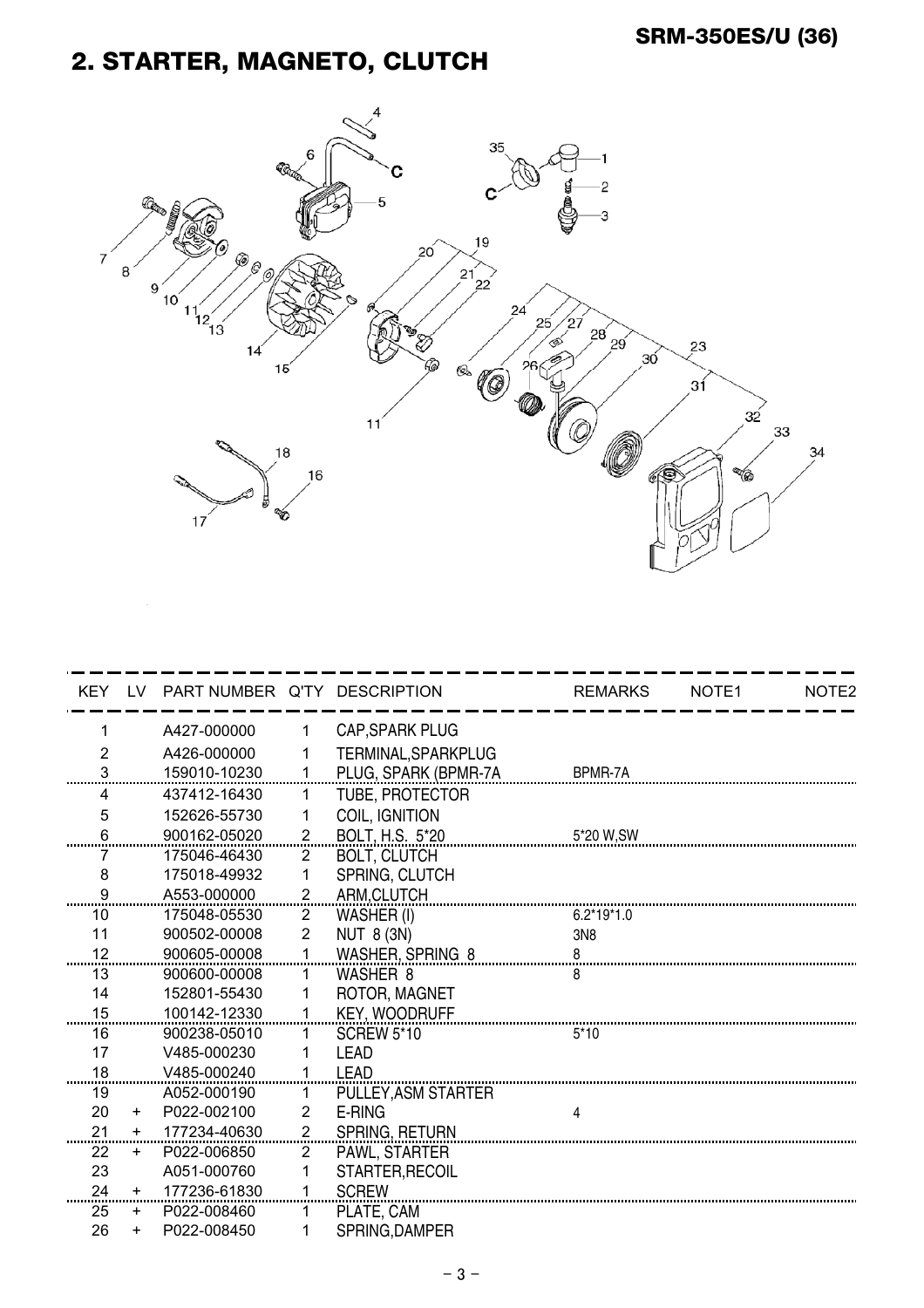#### 2. STARTER, MAGNETO, CLUTCH



| KEY | TV.       | PART NUMBER Q'TY |   | <b>DESCRIPTION</b>        | <b>REMARKS</b> | NOTE <sub>1</sub> | NOTE <sub>2</sub> |
|-----|-----------|------------------|---|---------------------------|----------------|-------------------|-------------------|
| 27  | $\pm$     | 177246-11120     |   | <b>CLIP, STARTER ROPE</b> |                |                   |                   |
| 28  | $\pm$     | 177228-27030     |   | <b>GRIP, STARTER</b>      |                |                   |                   |
| 29  | $\ddot{}$ | P022-008440      |   | ROPE, STARTER             | $3.5*900$      |                   |                   |
| 30  | $\pm$     | P022-008470      |   | <b>DRUM</b>               |                |                   |                   |
| 31  | $\pm$     | 177220-40630     |   | SPRING, REWIND            |                |                   |                   |
| 32  | $\pm$     | P022-008540      |   | STARTER, RECOIL           |                |                   |                   |
| 33  |           | 91121-05016      | 4 | <b>BOLT, FLANGE</b>       | 10.9 SILVER    |                   |                   |
| 34  |           | X502-000520      |   | LABEL, ECHO               |                |                   |                   |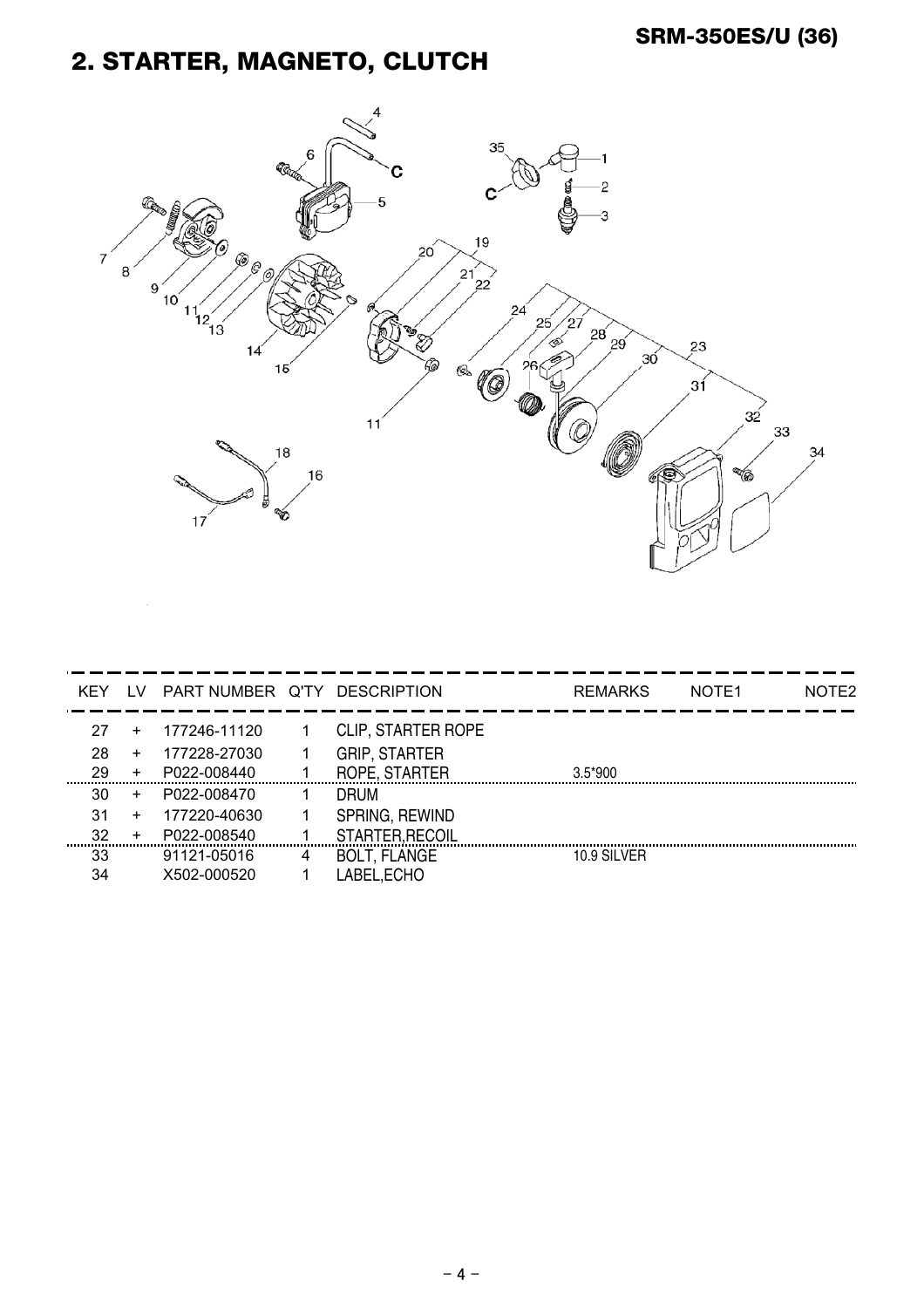#### 3. AIR CLEANER, CARBURETOR, MUFFLER



| <b>KEY</b>     | LV. | PART NUMBER Q'TY DESCRIPTION |                |                            | <b>REMARKS</b>  | NOTE <sub>1</sub> | NOTE <sub>2</sub> |
|----------------|-----|------------------------------|----------------|----------------------------|-----------------|-------------------|-------------------|
|                |     | V103-000150                  | 1              | <b>GASKET, INTAKE</b>      |                 |                   |                   |
| $\overline{2}$ |     | A200-000090                  | 1              | <b>INSULATOR, INTAKE</b>   |                 |                   |                   |
| 3              |     | 900162-05025                 | $\overline{2}$ | BOLT, H.S. 5*25            | 5*25 W.SW       |                   |                   |
| 4              |     | V103-000160                  | $\overline{2}$ | <b>GASKET, INTAKE</b>      |                 |                   |                   |
| 5              |     | A021-000931                  | 1              | CARBURETOR, DIAPHRAGM      | <b>WYJ-373A</b> |                   |                   |
|                |     | 900502-00006                 | $\overline{2}$ | NUT 6 (3N)                 | 3N6             |                   |                   |
|                |     | V430-000540                  | 1              | CABLE, BOWDEN              |                 |                   |                   |
| 8              |     | V475-002210                  | 1              | <b>TUBE</b>                |                 |                   |                   |
| 9              |     | 178081-55931                 |                | CONNECTOR, CABLE           |                 |                   |                   |
| 9              |     | 178081-55932                 | 1              | CONNECTOR, CABLE           |                 |                   |                   |
| 10             |     | P021-004280                  | 1              | <b>CASE, AIR CLEANER</b>   |                 |                   |                   |
| 11             |     | 900106-05012                 | 1              | BOLT, H.S. 5*12            | $5*12$          |                   |                   |
| 12             |     | A244-000010                  | $\mathbf{1}$   | PLATE, PREVENT             |                 |                   |                   |
| 13             |     | 900105-05060                 | $\overline{2}$ | BOLT, H.S. 5*60            | $5*60$          |                   |                   |
| 14             |     | V420-000640                  | $\mathbf{1}$   | <b>CUSHION</b>             |                 |                   |                   |
| 15             |     | A226-000140                  | 1.             | <b>ELEMENT, AIR FILTER</b> |                 |                   |                   |
| 16             |     | A232-000151                  | 1              | LID, CLEANER               |                 |                   |                   |
| 17             |     | V104-000330                  | 1              | GASKET, EXHAUST            |                 |                   |                   |
| 18             |     | P021-008870                  |                | <b>MUFFLER ASY</b>         |                 |                   |                   |
| 19             |     | 900162-05012                 | 1              | BOLT, H.S. 5*12            | 5*12 W,SW       |                   |                   |
| 20             |     | 900105-05060                 | $\overline{2}$ | BOLT, H.S. 5*60            | $5*60$          |                   |                   |
| 25             |     | 91121-05012                  |                | <b>BOLT, FLANGE</b>        | 10.9 SILVER     |                   |                   |
| 26             |     | A320-000130                  | 1              | COVER, MUFFLER             |                 |                   |                   |
| 27             |     | J485-000030                  | 1              | <b>HINGE</b>               |                 |                   |                   |
| 28             |     | A235-000100                  | 1              | KNOB, CLEANER LID          |                 |                   |                   |
| 29             |     | A200-000100                  | 1              | <b>INSULATOR, INTAKE</b>   |                 |                   |                   |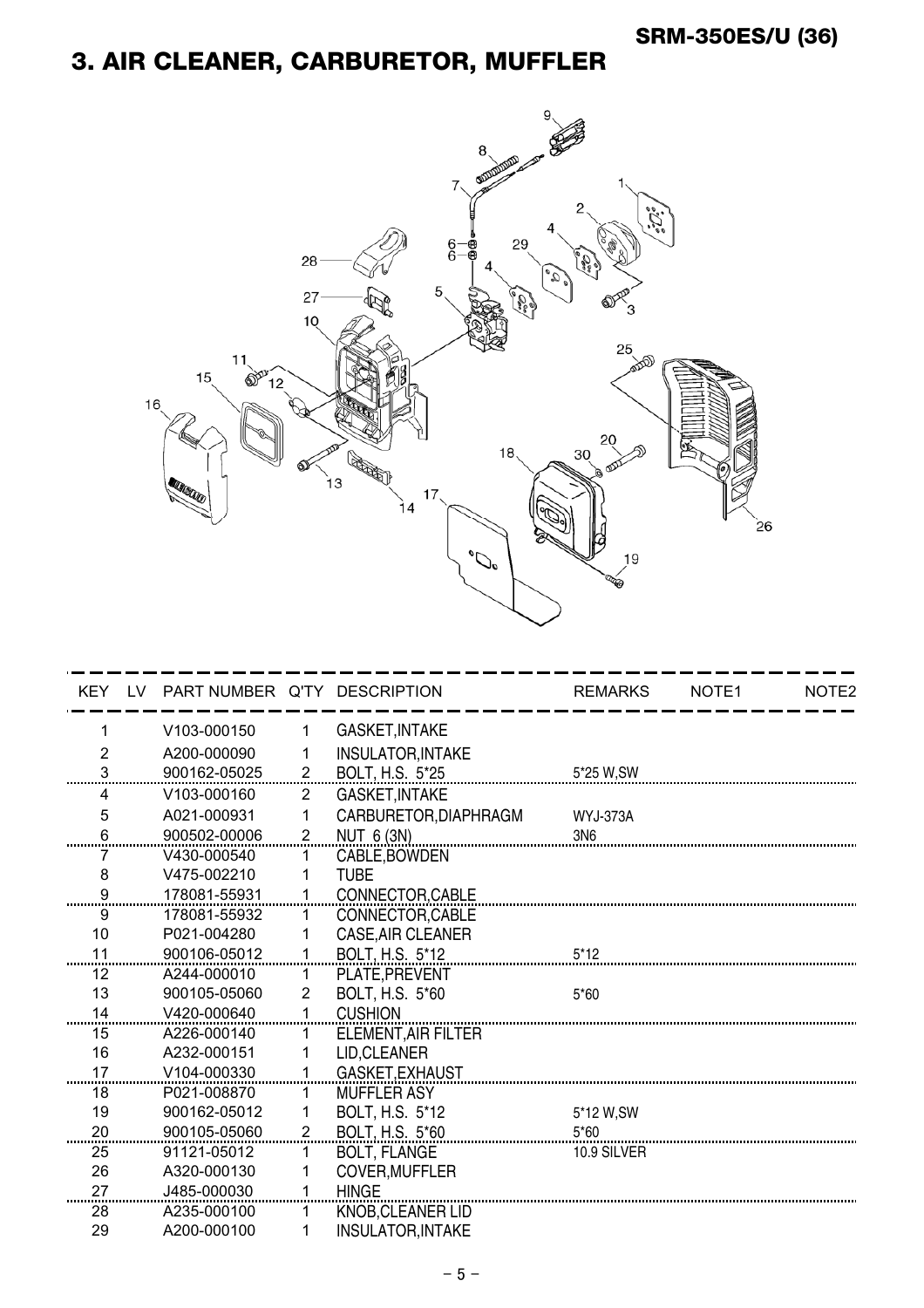#### 3. AIR CLEANER, CARBURETOR, MUFFLER



| KEY | PART NUMBER Q'TY DESCRIPTION |          | <b>REMARKS</b> | NOTE1 | and the state of the state of<br>NOTE <sub>2</sub> |
|-----|------------------------------|----------|----------------|-------|----------------------------------------------------|
| 30  | 900600-00005                 | WASHER 5 |                |       |                                                    |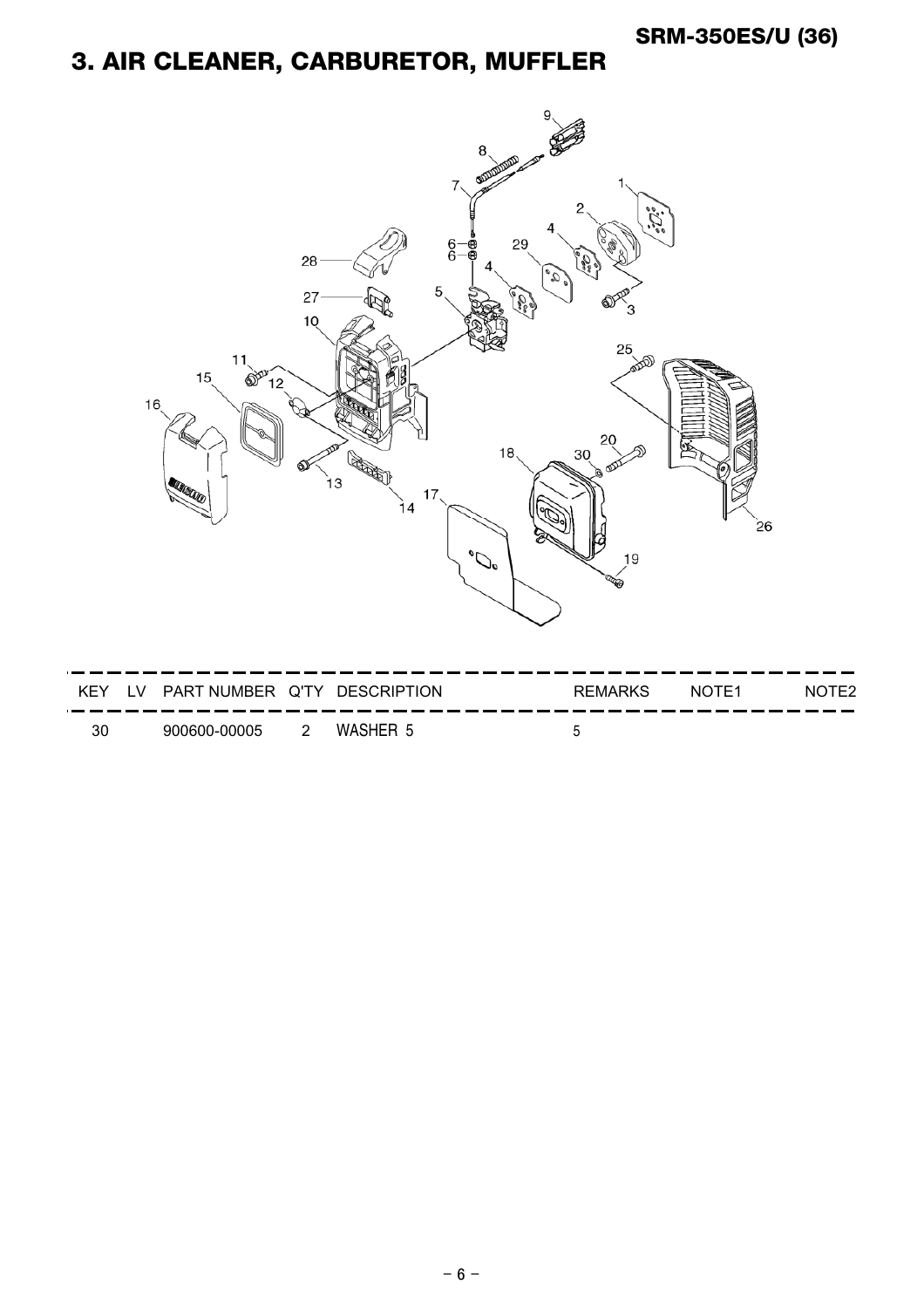

| <b>KEY</b> | LV. | PART NUMBER Q'TY DESCRIPTION |    |                           | <b>REMARKS</b> | NOTE <sub>1</sub> | NOTE2 |
|------------|-----|------------------------------|----|---------------------------|----------------|-------------------|-------|
|            |     | 123181-39130                 | 1. | PUMP, PRIMER              |                |                   |       |
| 2          |     | 132010-22130                 |    | PIPE, FUEL                | 3*6*150L NBR   |                   |       |
| 3          |     | V475-002240                  |    | <b>TUBE</b>               |                |                   |       |
| 4          |     | 131300-56430                 |    | <b>VALVE, CHECK</b>       |                |                   |       |
| 5          |     | 132013-26630                 | 2  | <b>CLIP</b>               | 6.5MM          |                   |       |
| 6          |     | V471-001180                  |    | <b>PIPE</b>               | 3*6*35 NBR     |                   |       |
|            |     | 132115-55930                 |    | <b>GROMMET, FUEL</b>      |                |                   |       |
| 8          |     | 131205-14930                 |    | STRAINER, FUEL            |                |                   |       |
| 9          |     | V471-000640                  | 1. | <b>PIPE</b>               | 2.38*4.76*105  |                   |       |
| 10         |     | 132010-53630                 |    | <b>PIPE</b>               | 3*6*180 NBR    |                   |       |
| 11         |     | P021-004290                  |    | CAP ASY, FUEL TANK        |                |                   |       |
| 12         | $+$ | 131016-55830                 |    | <b>GASKET, FUEL CAP</b>   |                |                   |       |
| 13         | $+$ | A365-000060                  |    | CONNECTOR, CAP            | $L = 123$      |                   |       |
| 14         |     | 131920-55430                 | 4  | <b>CUSHION, FUEL TANK</b> |                |                   |       |
| 15         |     | A350-000200                  |    | <b>TANK, FUEL</b>         |                |                   |       |
| 16         |     | A393-000060                  |    | <b>BRACKET, FUEL TANK</b> |                |                   |       |
| 17         |     | A175-000011                  |    | <b>STAND</b>              |                |                   |       |
| 18         |     | 91121-05016                  | 2  | <b>BOLT, FLANGE</b>       | 10.9 SILVER    |                   |       |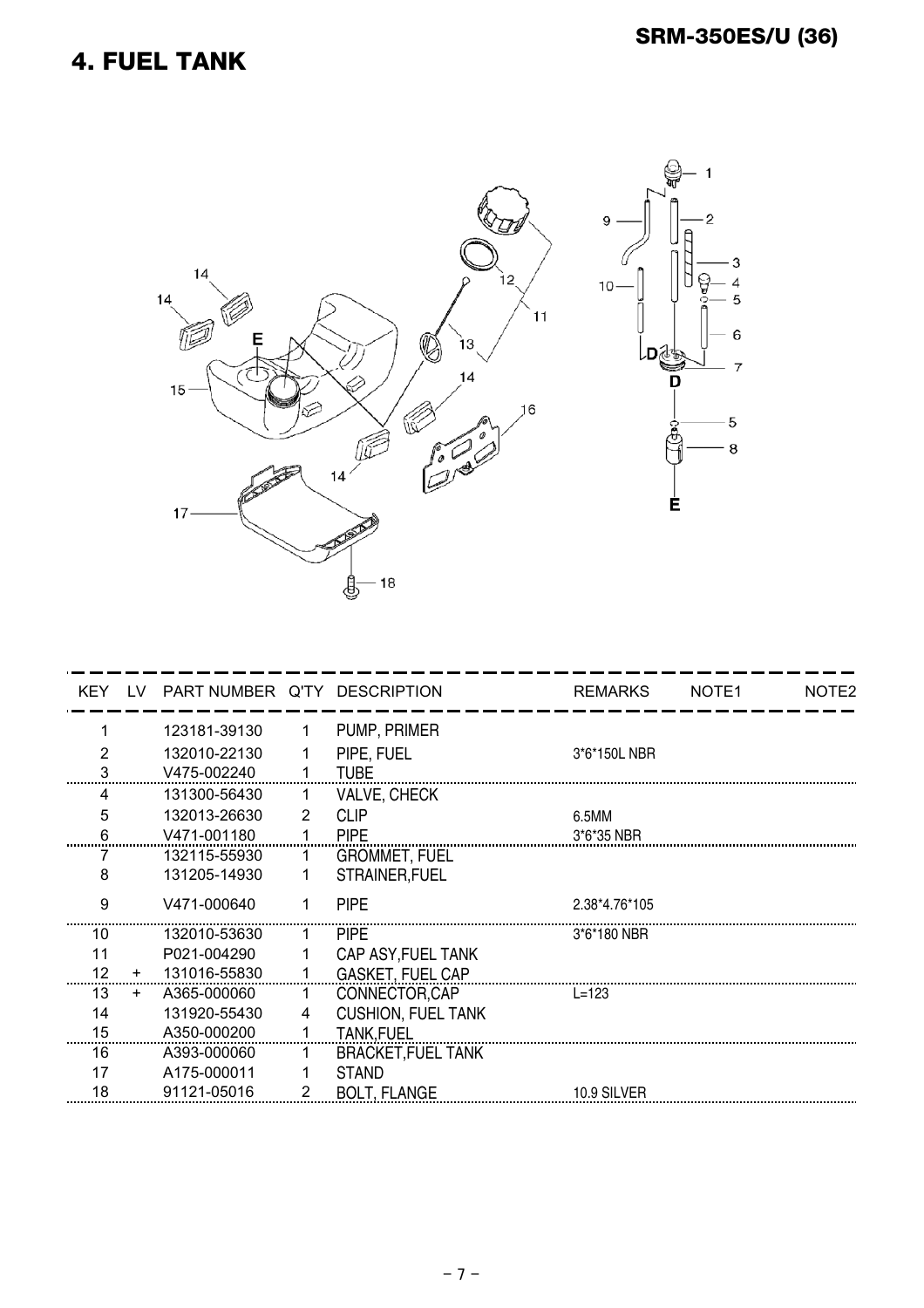#### **5. U-HANDLE**



| <b>KEY</b> |           | LV PART NUMBER Q'TY DESCRIPTION |                |                            | <b>REMARKS</b> | NOTE <sub>1</sub> | NOTE <sub>2</sub> |
|------------|-----------|---------------------------------|----------------|----------------------------|----------------|-------------------|-------------------|
| 1          |           | P021-014090                     | 1.             | <b>GRIP ASY, F-HANDLE</b>  |                |                   |                   |
| 2          | $\ddot{}$ | 900256-04016                    | 3              | SCREW 4*16                 |                |                   |                   |
| 3          | $\ddot{}$ | 91119-05030                     | 1              | <b>BOLT</b>                |                |                   |                   |
| 4          | $+$       | 900500-00005                    | 1              | NUT <sub>5</sub>           | 5              |                   |                   |
| 5          |           | C460-000111                     | 1              | LOCKOUT, THROTTLE          | 70MM           |                   |                   |
| 6          |           | V452-000350                     | 1              | SPRING, TORSION            |                |                   |                   |
|            |           | C450-000270                     | 1.             | CONTROL, THROTTLE          |                |                   |                   |
| 8          |           | V452-000360                     |                | SPRING, TORSION            |                |                   |                   |
| 9          |           | A440-001000                     | 1              | SWITCH, ON OFF             |                |                   |                   |
| 10         |           | C463-000020                     | 1.             | <b>KNOB, LATCH</b>         |                |                   |                   |
| 11         |           | V430-002020                     |                | CABLE, BOWDEN              |                |                   |                   |
| 12         |           | 159112-09961                    | 1              | <b>CLIP</b>                |                |                   |                   |
| 13         |           | 224924-52930                    | $\overline{2}$ | <b>CLIP</b>                | 28MM           |                   |                   |
| 14         |           | P021-012660                     | 1              | <b>HOOK ASY</b>            |                |                   |                   |
| 15         | $+$       | 301015-05330                    | 1              | HOOK, BAND                 |                |                   |                   |
| 16         | $\ddot{}$ | 91119-05012                     | 1              | <b>BOLT</b>                |                |                   |                   |
| 17         | $+$       | 301210-04630                    | 1              | <b>HOOK</b>                |                |                   |                   |
| 18         |           | P021-012740                     | 1              | <b>BRACKET ASY, HANDLE</b> |                |                   |                   |
| 18         |           | P021-012741                     |                | <b>BRACKET ASY, HANDLE</b> |                |                   |                   |
| 19         | $+$       | 900565-50008                    | 1              | <b>NUT</b>                 |                |                   |                   |
| 20         | $+$       | 91118-05030                     | 3              | <b>BOLT</b>                |                |                   |                   |
| 21         | +         | C423-000041                     |                | <b>FIXTURE, HANDLE</b>     |                |                   |                   |
| 21         | $+$       | C423-000042                     | 1              | FIXTURE, HANDLE            |                |                   |                   |
| 22         | $+$       | 605014-54230                    | $\mathbf{1}$   | <b>WASHER</b>              |                |                   |                   |
| 23         | $+$       | V299-000110                     | 1              | KNOB, FASTENER             |                |                   |                   |
| 24         |           | C400-000211                     | 1              | HANDLE, FRONT              |                |                   |                   |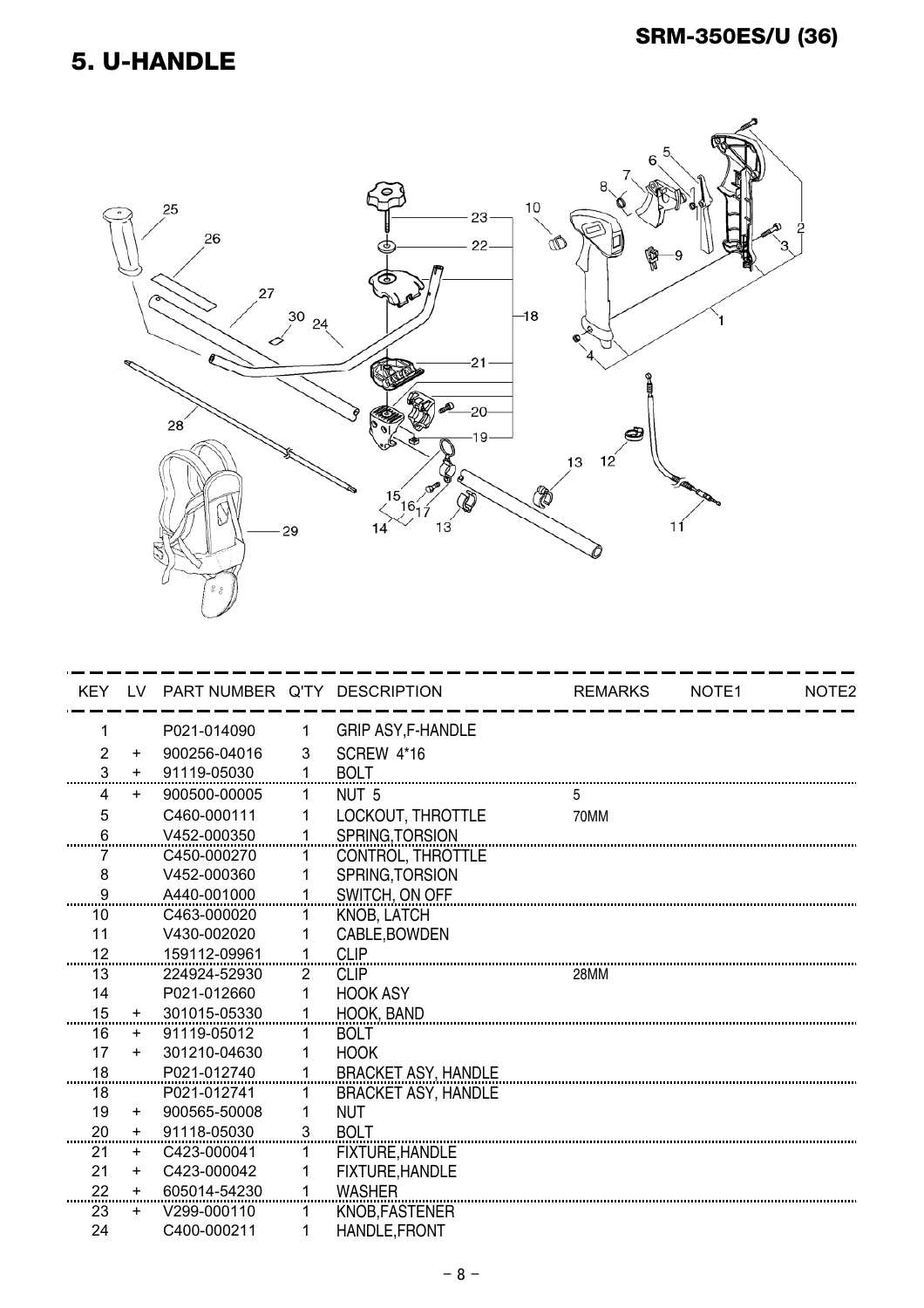#### **SRM-350ES/U (36)**

#### 5. U-HANDLE



| KEY | TV. | PART NUMBER Q'TY | <b>DESCRIPTION</b>  | <b>REMARKS</b> | NOTE <sub>1</sub> | NOTE <sub>2</sub> |
|-----|-----|------------------|---------------------|----------------|-------------------|-------------------|
| 25  |     | C403-000031      | <b>GRIP, HANDLE</b> |                |                   |                   |
| 26  |     | 890617-43130     | LABEL, CAUTION      |                |                   |                   |
| 27  |     | C050-000410      | PIPE, MAIN          |                |                   |                   |
| 28  |     | 610011-49931     | SHAFT, DRIVE        |                |                   |                   |
| 29  |     | C062-000192      | HARNESS, SHOULDER   |                |                   |                   |
| 30  |     | 890152-04930     | LABEL. CAUTION      |                |                   |                   |
|     |     |                  |                     |                |                   |                   |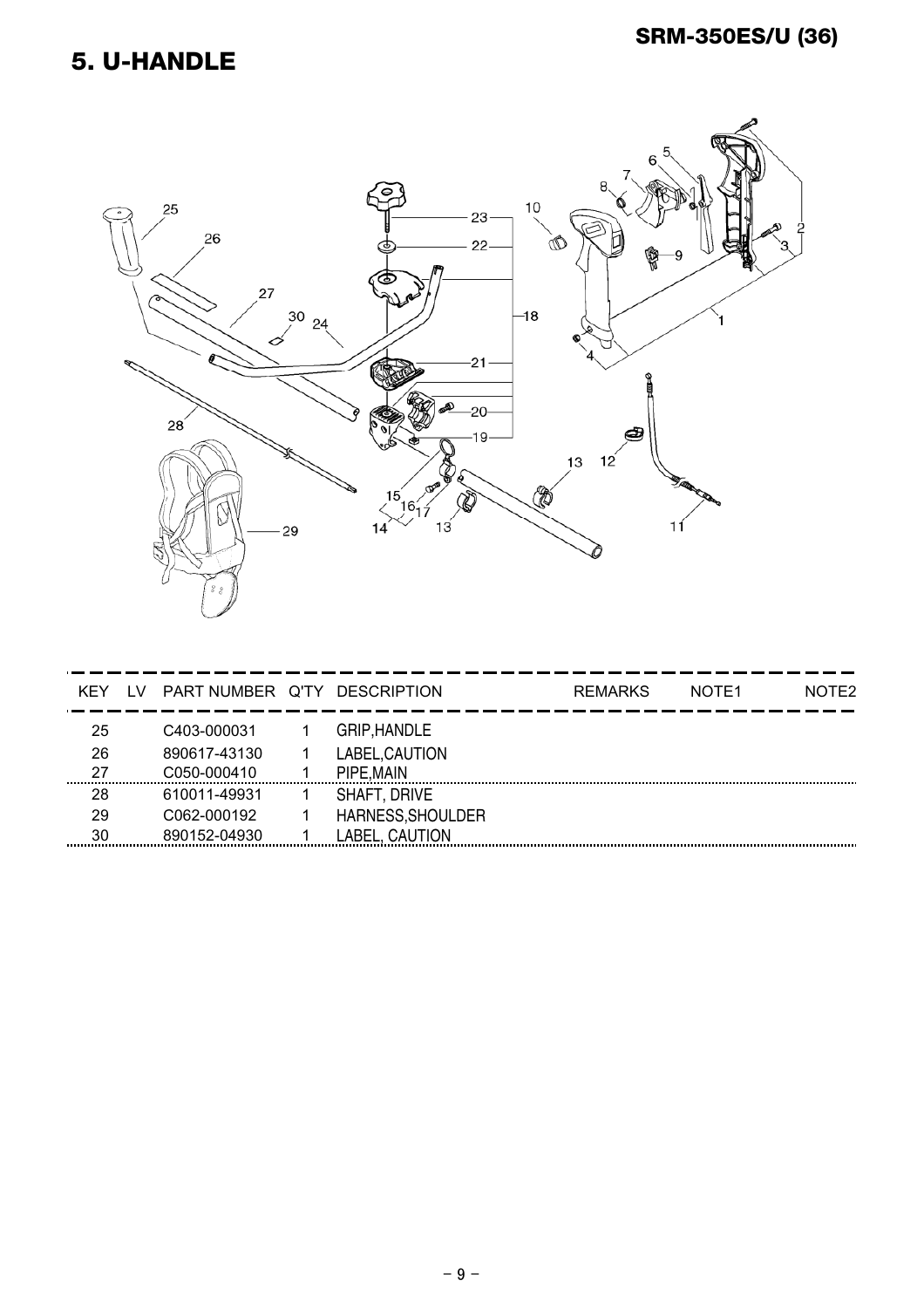#### **6. GEAR CASE**



| <b>KEY</b> | $\overline{1}$ | PART NUMBER Q'TY DESCRIPTION |    |                       | <b>REMARKS</b> | NOTE <sub>1</sub> | NOTE <sub>2</sub> |
|------------|----------------|------------------------------|----|-----------------------|----------------|-------------------|-------------------|
| 1          |                | P021-012591                  | 1  | CASE, GEAR            |                |                   |                   |
| 2          | $\ddot{}$      | 610320-52130                 | 1  | <b>NUT 10</b>         |                |                   |                   |
| 3          | $\ddot{}$      | 699229-56830                 | 1  | PLATE, COVER          |                |                   |                   |
| 4          | $+$            | 610314-52130                 | 1. | PLATE, ADAPTER (L)    |                |                   |                   |
| 5          | $\ddot{}$      | 900720-00012                 | 1  | O-RING 12             | $P-12$         |                   |                   |
| 6          | $\ddot{}$      | 610313-52932                 | 1  | FIXTURE, BLADE        |                |                   |                   |
| 7          | $++$           | 610352-56830                 | 1  | PLATE, CUP            |                |                   |                   |
| 8          | $++$           | 610313-52132                 | 1  | <b>FIXTURE, BLADE</b> |                |                   |                   |
| 9          | $\ddot{}$      | 900702-00032                 |    | CIRCLIP 32            | CR-32          |                   |                   |
| 10         | $\ddot{}$      | 610444-56830                 | 1  | <b>WASHER</b>         |                |                   |                   |
| 11         | $\ddot{}$      | 900812-06201                 |    | BEARING, BALL 6201    | 6201DDU(LLU)   |                   |                   |
| 12         | $+$            | 610310-56931                 | 1  | SHAFT, P.T.O.         |                |                   |                   |
| 13         | $+$            | 610300-56930                 | 1  | <b>GEAR SET</b>       |                |                   |                   |
| 14         | $+$            | 900810-00629                 |    | BEARING, BALL 629     |                |                   |                   |
| 15         | $+$            | 610473-52131                 | 1  | <b>SPRING</b>         |                |                   |                   |
| 16         | $+$            | 900603-50008                 | 1  | <b>WASHER</b>         | 8.5*18*0.8T    |                   |                   |
| 17         | $\ddot{}$      | 610434-50031                 | 1  | <b>BOLT 8*8</b>       | $M8*8$         |                   |                   |
| 18         | +              | 900242-05010                 |    | <b>SCREW 5*10</b>     |                |                   |                   |
| 19         | $\ddot{}$      | 91118-06030                  | 1. | <b>BOLT</b>           |                |                   |                   |
| 20         | $\ddot{}$      | 900800-06001                 |    | BEARING, BALL 6001    |                |                   |                   |
| 21         | $+$            | 900803-06001                 |    | BEARING, BALL 6001    |                |                   |                   |
| 22         | $+$            | 900702-00028                 |    | CIRCLIP 28            | CR-28          |                   |                   |
| 23         | $\ddot{}$      | 900701-00012                 |    | CIRCLIP 12            | <b>CS-12</b>   |                   |                   |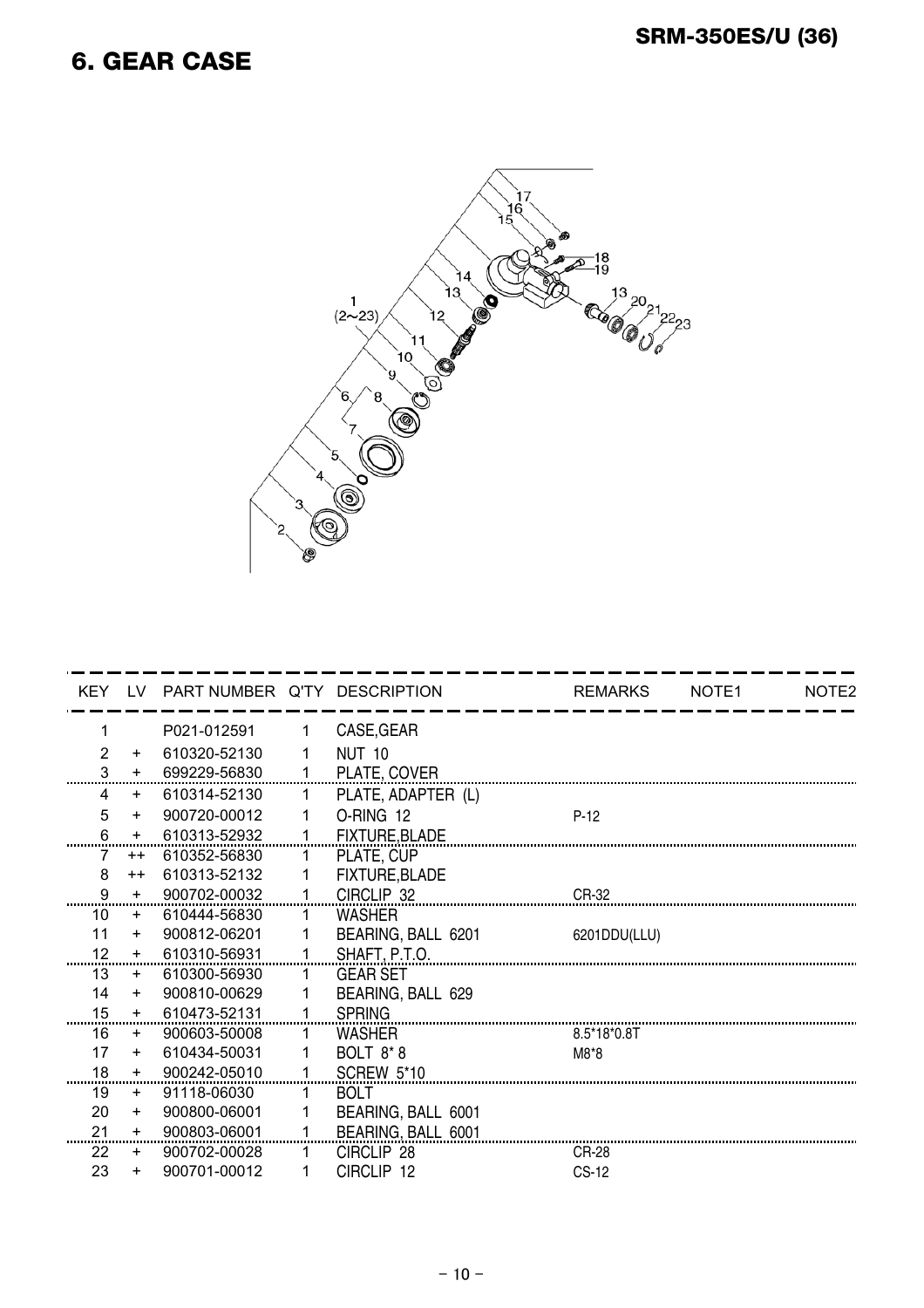#### **7. SHIELD**



| KEY. | LV.       | PART NUMBER Q'TY DESCRIPTION |    |                   | <b>REMARKS</b> | NOTE <sub>1</sub> | NOTE <sub>2</sub> |
|------|-----------|------------------------------|----|-------------------|----------------|-------------------|-------------------|
|      |           | 895610-00130                 | 1  | L-WRENCH (4MM)    |                |                   |                   |
|      |           | X602-000020                  |    | TOOL, WRENCH      | 17*19 L200     |                   |                   |
| 3    |           | X606-000080                  |    | TOOL, BAR         | 5*120          |                   |                   |
| 4    |           | P021-002861                  | 1. | <b>GOGGLES</b>    |                |                   |                   |
| 5    |           | 898510-07130                 |    | <b>BAG, TOOL</b>  |                |                   |                   |
| 6    |           | P021-013770                  |    | <b>SHIELD KIT</b> |                |                   |                   |
|      | $+$       | C550-000080                  |    | SHIELD, BLADE     |                |                   |                   |
| 8    | $\ddot{}$ | C554-000030                  |    | KNIFE, CORD       |                |                   |                   |
| 9    | $\ddot{}$ | 900252-05012                 |    | <b>SCREW 5*12</b> |                |                   |                   |
| 10   |           | C550-000100                  |    | SHIELD, BLADE     |                |                   |                   |
| 11   | $\ddot{}$ | 900565-00005                 |    | NUT               | 5              |                   |                   |
| 12   |           | 900242-05018                 |    | SCREW 5*18        | 5*18           |                   |                   |
| 13   |           | C550-000090                  | 1  | SHIELD, BLADE     |                |                   |                   |
| 14   |           | 699013-56830                 |    | PLATE, SHIELD     |                |                   |                   |
| 15   |           | 91118-05025                  | 4  | <b>BOLT</b>       |                |                   |                   |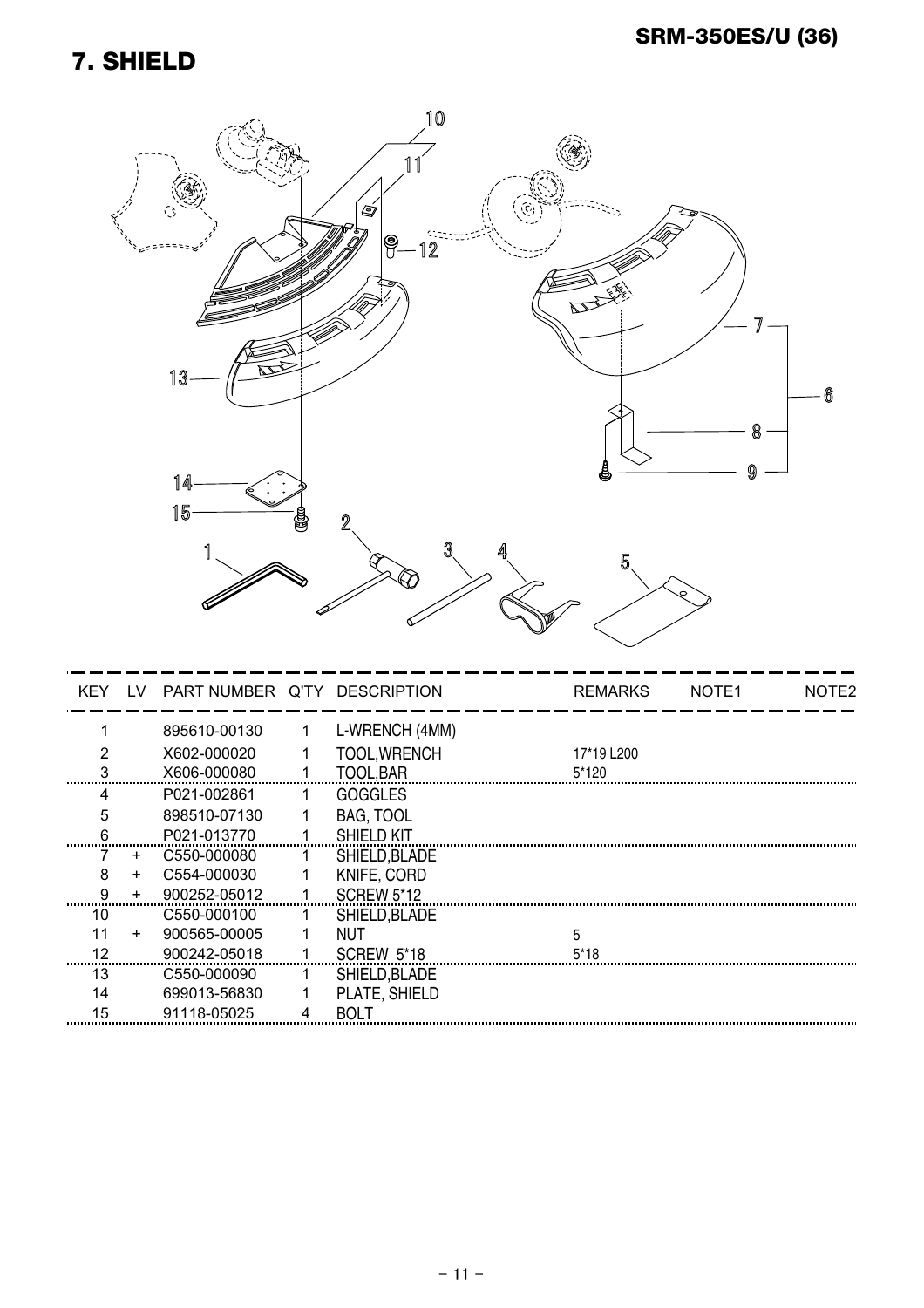#### 8. CUTTER



| KFY | PART NUMBER Q'TY DESCRIPTION |                                            | <b>REMARKS</b>   | NOTE1 | NOTE <sub>2</sub> |
|-----|------------------------------|--------------------------------------------|------------------|-------|-------------------|
|     | P021-014320<br>X495-000270   | <b>SAW, BUSH CUTTER</b><br>SCABBARD, BLADE | 255*T3.0         |       |                   |
|     | X495-000280                  | SCABBARD, BLADE                            | 9", 10" 3 CUTTER |       |                   |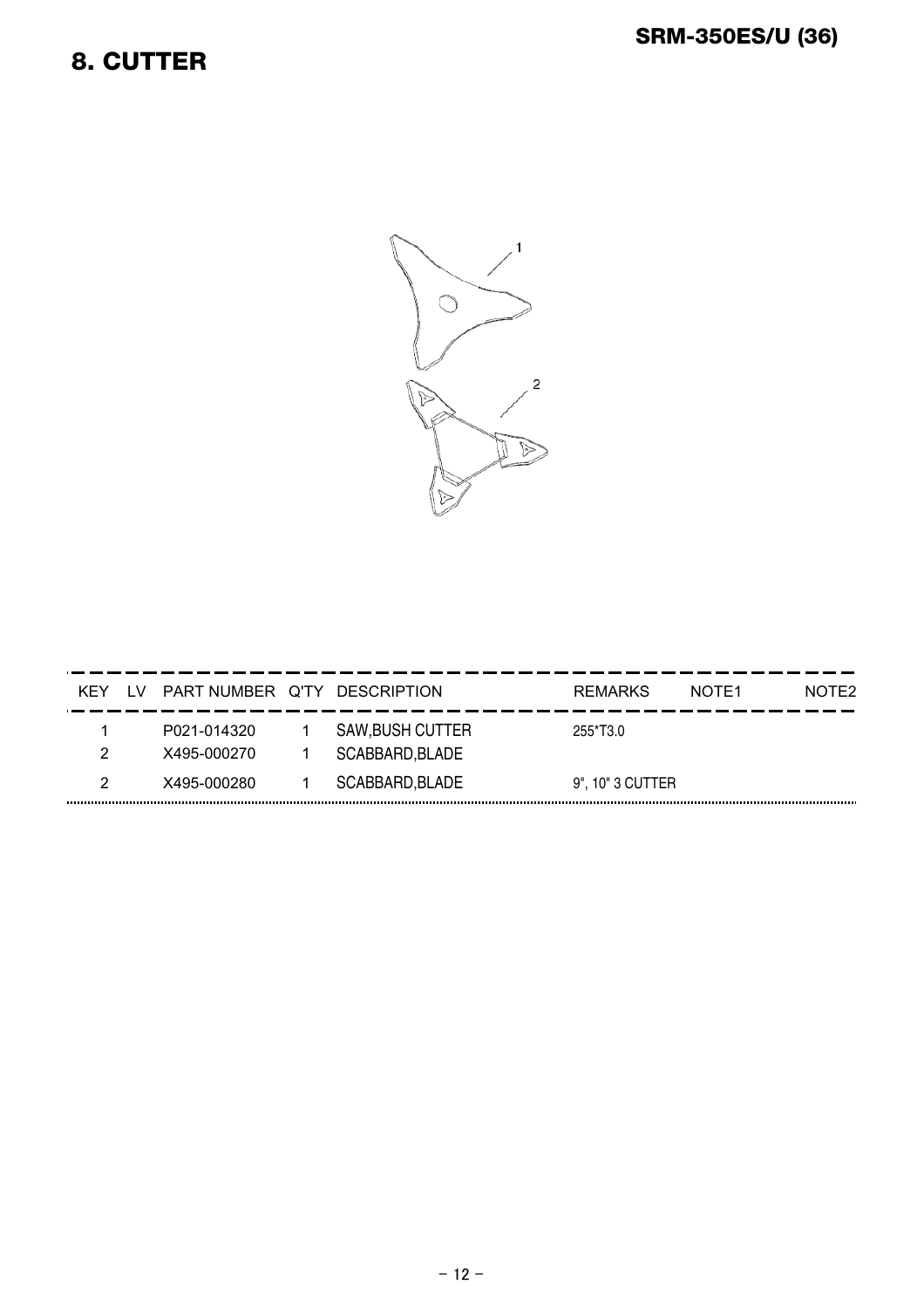#### **9. CARBURETOR**



|    |           | KEY LV PART NUMBER Q'TY DESCRIPTION |                |                            | <b>REMARKS</b>  | NOTE <sub>1</sub> | NOTE <sub>2</sub> |
|----|-----------|-------------------------------------|----------------|----------------------------|-----------------|-------------------|-------------------|
|    |           | A021-000930                         |                | CARBURETOR, DIAPHRAGM      | WYJ-373         |                   |                   |
|    |           | A021-000931                         |                | CARBURETOR, DIAPHRAGM      | <b>WYJ-373A</b> |                   |                   |
| 3  | $\ddot{}$ | 123114-40630                        | $\overline{2}$ | <b>SCREW</b>               |                 |                   |                   |
| 4  | $+$       | P003-000180                         |                | <b>BRACKET CABLE</b>       |                 |                   |                   |
| 5  | $\ddot{}$ | 123172-45130                        |                | <b>SWIVEL</b>              |                 |                   |                   |
| 6  | $+$       | 123149-54230                        |                | <b>WASHER</b>              |                 |                   |                   |
|    | $+$       | 123173-07930                        |                | <b>CLIP</b>                |                 |                   |                   |
| 8  | $\ddot{}$ | 123143-12110                        |                | RING, PACKING              |                 |                   |                   |
| 9  | $\ddot{}$ | 123183-40630                        |                | O-RING                     |                 |                   |                   |
| 10 | $\ddot{}$ | P003-000970                         |                | JET                        |                 |                   |                   |
| 10 | $+$       | P003-001050                         |                | JFT.                       |                 |                   |                   |
| 11 | $+$       | P003-000100                         |                | <b>GASKET, PUMP</b>        |                 |                   |                   |
| 12 | $+$       | 123112-40630                        |                | DIAPHRAGM, PUMP            |                 |                   |                   |
| 13 | $+$       | P003-000720                         |                | <b>BODY ASSEMBLY, PUMP</b> |                 |                   |                   |
| 14 | $++$      | 123126-10631                        |                | <b>SCREEN, INLET</b>       |                 |                   |                   |
| 15 | $++$      | 123137-19830                        |                | <b>VALVE, INLET NEEDLE</b> |                 |                   |                   |
| 16 | $++$      | 123122-05560                        |                | SPRING, METER. LEVER       |                 |                   |                   |
| 17 | $++$      | 123138-03930                        |                | PIN, METERING LEVER        |                 |                   |                   |
| 18 | $++$      | 123123-03930                        |                | LEVER, METERING            |                 |                   |                   |
| 19 | $++$      | 123139-05560                        |                | <b>SCREW, M. LEVER PIN</b> |                 |                   |                   |
| 20 | $+$       | 123140-27230                        |                | GASKET, M. DIAPHRAGM       |                 |                   |                   |
| 21 | $+$       | P003-000090                         |                | METERING, DIAPHRAGM        |                 |                   |                   |
| 24 | $+$       | 123142-03930                        |                | COVER, M. DIAPHRAGM        |                 |                   |                   |
| 25 | $+$       | 123144-44330                        | 4              | <b>SCREW</b>               |                 |                   |                   |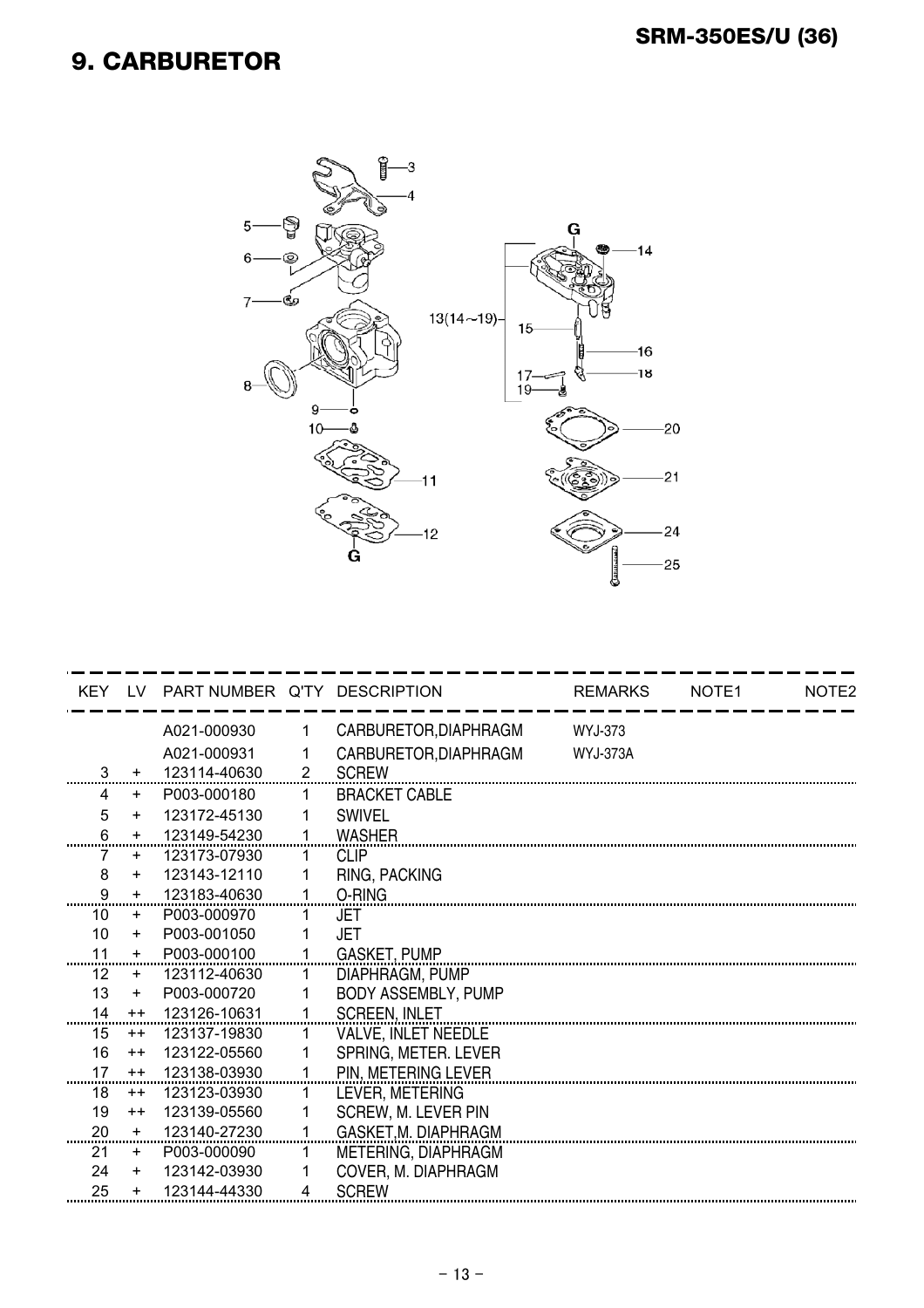| ×<br>٧<br>۹ |
|-------------|
|-------------|

| <b>Index</b>         |                                                |                      |                                                  |                      |                                     |
|----------------------|------------------------------------------------|----------------------|--------------------------------------------------|----------------------|-------------------------------------|
| Patrs Number Key No. |                                                | Patrs Number Key No. |                                                  | Patrs Number Key No. |                                     |
| 100011-42230         | $1 - 8$                                        | 178081-55931         | $3 - 9$                                          | 900701-00012         | $6 - 23$                            |
| 100012-16131         | 11<br>$\mathbf{1}$<br>$\blacksquare$           | 178081-55932         | 3<br>$-9$                                        | 900702-00028         | 25<br>1<br>$\blacksquare$           |
| 100013-27430         | 9<br>$\mathbf 1$<br>$\blacksquare$             | 178121-43230         | $-33$<br>$\mathbf{1}$                            | 900702-00028         | 22<br>$6 -$                         |
| 100014-53630         | 12<br>$\mathbf{1}$<br>$\sim$                   | 224924-52930         | 5<br>13<br>$\tilde{\phantom{a}}$                 | 900702-00032         | 9<br>6<br>$\sim$                    |
| 100015-03931         | 10<br>$\mathbf 1$<br>$\sim$                    | 301015-05330         | 5<br>15<br>$\blacksquare$                        | 900702-00045         | 29<br>1<br>$\blacksquare$           |
| 100142-12330         | 15<br>$2 -$                                    | 301210-04630         | 5<br>17<br>$\blacksquare$                        | 900720-00012         | 5<br>6<br>$\sim$                    |
| 100204-55430         | $\mathbf{1}$<br>14<br>$\blacksquare$           | 302013-10910         | $\mathbf{1}$<br>35<br>$\blacksquare$             | 900800-06001         | $6 -$<br>20                         |
| 100213-05530         | $\mathbf{1}$<br>15<br>$\blacksquare$           | 437412-16430         | $2 -$<br>$\overline{4}$                          | 900803-06001         | 6<br>21<br>$\sim$                   |
| 100215-03930         | 21<br>$\mathbf{1}$<br>$\blacksquare$           | 605014-54230         | 5<br>22<br>$\Box$                                | 900807-06001         | 1<br>26<br>$\blacksquare$           |
| 100242-55430         | 17<br>$\mathbf{1}$<br>$\overline{\phantom{a}}$ | 610011-49931         | 5<br>28<br>$\blacksquare$                        | 900810-00629         | 14<br>6<br>$\overline{\phantom{a}}$ |
| 101010-55430         | 6<br>$\mathbf 1$<br>÷,                         | 610300-56930         | 6<br>13<br>$\blacksquare$                        | 900812-06201         | 6<br>11<br>$\overline{a}$           |
| 123112-40630         | 9<br>12<br>$\blacksquare$                      | 610310-56931         | 6<br>12<br>$\tilde{\phantom{a}}$                 | 91118-05012          | 31<br>1<br>$\blacksquare$           |
| 123114-40630         | 9<br>3<br>$\blacksquare$                       | 610313-52132         | 6<br>8<br>$\blacksquare$                         | 91118-05020          | 23<br>1<br>$\blacksquare$           |
| 123122-05560         | 16<br>9<br>$\blacksquare$                      | 610313-52932         | $6\phantom{1}6$<br>6<br>$\blacksquare$           | 91118-05025          | 15<br>$7 -$                         |
| 123123-03930         | 18<br>9<br>$\blacksquare$                      | 610314-52130         | 6<br>$-4$                                        | 91118-05028          | 30<br>1<br>$\overline{\phantom{a}}$ |
| 123126-10631         | 9<br>14<br>$\blacksquare$                      | 610320-52130         | 6<br>$\overline{2}$<br>$\ddot{\phantom{1}}$      | 91118-05030          | 20<br>5<br>$\overline{\phantom{a}}$ |
| 123137-19830         | 9<br>15<br>$\blacksquare$                      | 610352-56830         | $\overline{7}$<br>6<br>÷,                        | 91118-06030          | 19<br>6<br>$\overline{\phantom{a}}$ |
| 123138-03930         | 17<br>9<br>$\sim$                              | 610434-50031         | 6<br>17<br>$\blacksquare$                        | 91119-05012          | 16<br>5<br>$\overline{\phantom{a}}$ |
| 123139-05560         | 9<br>$-19$                                     | 610444-56830         | 6<br>10<br>ä,                                    | 91119-05030          | 5<br>3<br>$\sim$                    |
| 123140-27230         | 20<br>9<br>$\sim$                              | 610473-52131         | 6<br>15<br>$\blacksquare$                        | 91121-05012          | 3<br>1<br>$\blacksquare$            |
| 123142-03930         | $-24$<br>9                                     | 699013-56830         | $\overline{7}$<br>14<br>$\overline{\phantom{a}}$ | 91121-05012          | 3<br>25<br>$\overline{\phantom{a}}$ |
| 123143-12110         | 8<br>9<br>$\sim$                               | 699229-56830         | 3<br>6<br>$\blacksquare$                         | 91121-05016          | 33<br>$\overline{2}$<br>$\sim$      |
| 123144-44330         | 9<br>$-25$                                     | 890152-04930         | 5<br>30<br>$\blacksquare$                        | 91121-05016          | 18<br>4 -                           |
| 123149-54230         | 6<br>9<br>$\blacksquare$                       | 890617-43130         | 5<br>26<br>$\sim$                                | 94035-36201          | 16<br>1<br>$\ddot{\phantom{1}}$     |
| 123172-45130         | 5<br>9<br>$\blacksquare$                       | 895610-00130         | $7^{\circ}$<br>$\overline{1}$<br>$\blacksquare$  | A011-000550          | 13<br>1<br>$\overline{a}$           |
| 123173-07930         | $\overline{7}$<br>9<br>$\blacksquare$          | 898510-07130         | 5<br>$7 -$                                       | A021-000930          | 9<br>$\overline{\phantom{a}}$       |
| 123181-39130         | $4 - 1$                                        | 900105-05060         | $3 -$<br>13                                      | A021-000931          | 3<br>-5<br>$\sim$                   |
| 123183-40630         | 9-9                                            | 900105-05060         | $3 - 20$                                         | A021-000931          | 9<br>$\overline{\phantom{a}}$       |
| 131016-55830         | $4 - 12$                                       | 900106-05012         | $3 - 11$                                         | A051-000760          | $2 - 23$                            |
| 131205-14930         | $4 - 8$                                        | 900162-05012         | $3 - 19$                                         | A052-000190          | $2 - 19$                            |
| 131300-56430         | $4 - 4$                                        | 900162-05020         | $1 - 5$                                          | A130-000601          | $1 - 4$                             |
| 131920-55430         | $4 - 14$                                       | 900162-05020         | $2 - 6$                                          | A160-000391          | 1<br>$-2$                           |
| 132010-22130         | $4 - 2$                                        | 900162-05025         | $3 - 3$                                          | A172-000540          | $-22$<br>1                          |
| 132010-53630         | $4 - 10$                                       | 900162-05030         | $1 - 20$                                         | A175-000011          | $4 - 17$                            |
| 132013-26630         | $4 - 5$                                        | 900238-05010         | 16<br>$2 -$                                      | A200-000090          | $3 - 2$                             |
| 132115-55930         | $4 - 7$                                        | 900242-05010         | $6 - 18$                                         | A200-000100          | $3 - 29$                            |
| 152626-55730         | $2 - 5$                                        | 900242-05018         | $7 - 12$                                         | A226-000140          | $3 -$<br>15                         |
| 152801-55430         | $2 - 14$                                       | 900252-05012         | $7 - 9$                                          | A232-000151          | $3 -$<br>16                         |
| 159010-10230         | $2 - 3$                                        | 900256-04016         | $5 - 2$                                          | A235-000100          | $3 -$<br>28                         |
| 159112-09961         | $5 - 12$                                       | 900500-00005         | 5<br>$-4$                                        | A244-000010          | $3 -$<br>12                         |
| 175005-49930         | $-24$<br>$\mathbf 1$                           | 900502-00006         | 3<br>$-6$                                        | A320-000130          | $3 -$<br>26                         |
| 175018-49932         | $2 - 8$                                        | 900502-00008         | $2 - 11$                                         | A350-000200          | 4 -<br>15                           |
| 175046-46430         | $2 - 7$                                        | 900565-00005         | $7 - 11$                                         | A365-000060          | 13<br>4 -                           |
| 175048-05530         | $2 - 10$                                       | 900565-50008         | $5 - 19$                                         | A393-000060          | 4 -<br>16                           |
| 177220-40630         | $2 - 31$                                       | 900600-00005         | $3 - 30$                                         | A426-000000          | $2 - 2$                             |
| 177228-27030         | $2 - 28$                                       | 900600-00008         | $2 - 13$                                         | A427-000000          | $2 - 1$                             |
| 177234-40630         | $2 - 21$                                       | 900603-50008         | $6 - 16$                                         | A440-001000          | $5 - 9$                             |
| 177236-61830         | $2 - 24$                                       | 900605-00008         | $2 - 12$                                         | A553-000000          | $2 - 9$                             |
| 177246-11120         | $2 - 27$                                       | 900701-00012         | $1 - 27$                                         | C050-000410          | $5 - 27$                            |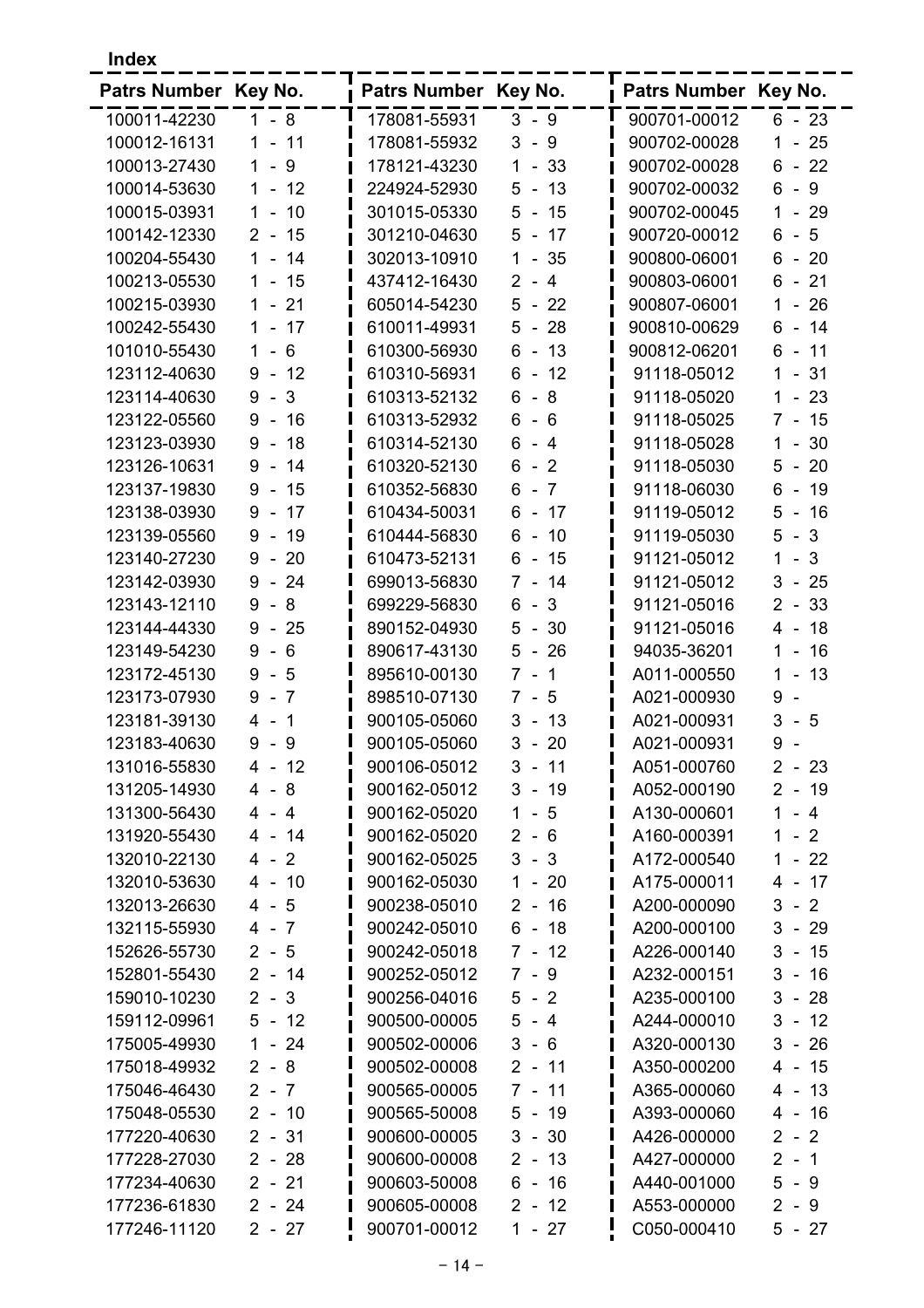#### **Index**

| Patrs Number Key No. |            | Patrs Number Key No.    | Patrs Number Key No. |
|----------------------|------------|-------------------------|----------------------|
| C062-000192          | $5 - 29$   | V471-001180<br>$4 - 6$  |                      |
| C400-000211          | $5 - 24$   | V475-002210<br>$3 - 8$  |                      |
| C403-000031          | $5 - 25$   | V475-002240<br>$4 - 3$  |                      |
| C423-000041          | $5 - 21$   | $2 - 17$<br>V485-000230 |                      |
| C423-000042          | $5 - 21$   | V485-000240<br>$2 - 18$ |                      |
| C450-000270          | $5 - 7$    | $1 - 34$<br>V495-000760 |                      |
| C460-000111          | $5 - 5$    | X495-000270<br>$8 - 2$  |                      |
| C463-000020          | $5 - 10$   | $8 - 2$<br>X495-000280  |                      |
| C550-000080          | $7 - 7$    | X502-000520<br>$2 - 34$ |                      |
| C550-000090          | $7 - 13$   | X547-000990<br>$1 - 1$  |                      |
| C550-000100          | $7 - 10$   | $7 - 2$<br>X602-000020  |                      |
| C554-000030          | $7 - 8$    | X606-000080<br>$7 - 3$  |                      |
| J485-000030          | $3 - 27$   |                         |                      |
| P003-000090          | $9 - 21$   |                         |                      |
| P003-000100          | $9 - 11$   |                         |                      |
| P003-000180          | $9 - 4$    |                         |                      |
| P003-000720          | $9 - 13$   |                         |                      |
| P003-000970          | $9 - 10$   |                         |                      |
| P003-001050          | $9 - 10$   |                         |                      |
| P021-002861          | $7 - 4$    |                         |                      |
| P021-004280          | $3 - 10$   |                         |                      |
| P021-004290          | $4 - 11$   |                         |                      |
| P021-007410          | $1 - 7$    |                         |                      |
| P021-008870          | $3 - 18$   |                         |                      |
| P021-012591          | $6 - 1$    |                         |                      |
| P021-012660          | $5 - 14$   |                         |                      |
| P021-012740          | $5 - 18$   |                         |                      |
| P021-012741          | $5 - 18$   |                         |                      |
| P021-013770          | $7 -$<br>6 |                         |                      |
| P021-014090          | 5 -<br>-1  |                         |                      |
| P021-014320          | $8 - 1$    |                         |                      |
| P022-002100          | $2 - 20$   |                         |                      |
| P022-006850          | $2 - 22$   |                         |                      |
| P022-008440          | $2 - 29$   |                         |                      |
| P022-008450          | $2 - 26$   |                         |                      |
| P022-008460          | $2 - 25$   |                         |                      |
| P022-008470          | $2 - 30$   |                         |                      |
| P022-008540          | $2 - 32$   |                         |                      |
| V103-000150          | $3 - 1$    |                         |                      |
| V103-000160          | $3 - 4$    |                         |                      |
| V104-000330          | $3 - 17$   |                         |                      |
| V299-000110          | $5 - 23$   |                         |                      |
| V420-000420          | $1 - 28$   |                         |                      |
| V420-000640          | $3 - 14$   |                         |                      |
| V430-000540          | $3 - 7$    |                         |                      |
| V430-002020          | $5 - 11$   |                         |                      |
| V452-000350          | $5 - 6$    |                         |                      |
| V452-000360          | $5 - 8$    |                         |                      |
| V471-000640          | $4 - 9$    |                         |                      |
|                      |            |                         |                      |